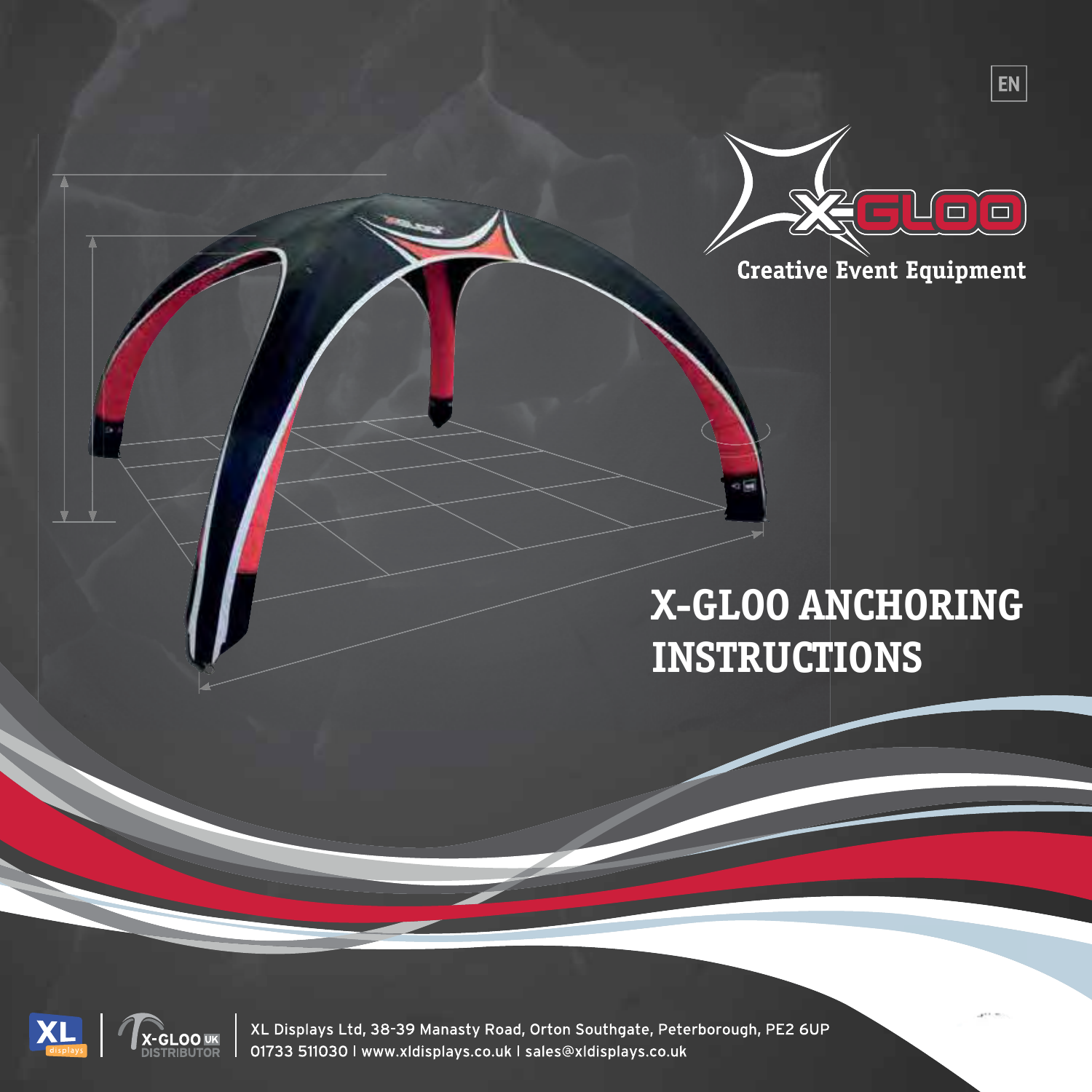# **ANCHORING**

### **ANCHORING WITH TUBE BALLASTS (WATER OR SAND)**

Each Tube Ballast Set includes four ballasts. The ballasts can be filled with water or sand/gravel, and then connected to the inside or the outside of the tent Tubes by using the two clips on each ballast.

*PLEASE NOTE: Inside of each ballast is a Water Bladder* **(1)** *for use when filling the ballasts with water. If you choose to fill the ballasts with sand or gravel* **(2)***, you must first remove the Water Bladder from the ballast so it does not become damaged.*

#### **If filling with water**

- **Step 1:** Included in the Tube Ballast Set are a hose and various faucet adapters. Attach the hose to the faucet using the correct adapter **(3)**.
- **Step 2:** Open the velcro on the ballast cover and pull out the inner Water Bladder until the Fill Valve is visible **(1)**.
- **Step 3:** Open the Fill Valve, insert the other end of the hose and fill with water **(4)**.
- **Step 4:** Once full, remove the hose from the Water Bladder and close the Fill Valve and the velcro on the ballast cover.
- **Step 5:** Connect the Tube Ballasts to the clips on the Tube endings **(5)**. When doing so, be sure that the rubber-coated side of each ballast is facing down. To secure your tent during stronger wind conditions, multiple ballasts can be attached to each tube by connecting them to each other using the four toggle buttons on each ballast. Ballasts can be connected side-by-side or on top of one another.
- **Step 6:** Tighten the straps on the clips so that the ballasts prevent the tent from rising—this provides the best stability.











XL Displays Ltd, 38-39 Manasty Road, Orton Southgate, Peterborough, PE2 6UP<br>01733 511030 I www.xldisplays.co.uk I sales@xldisplays.co.uk\_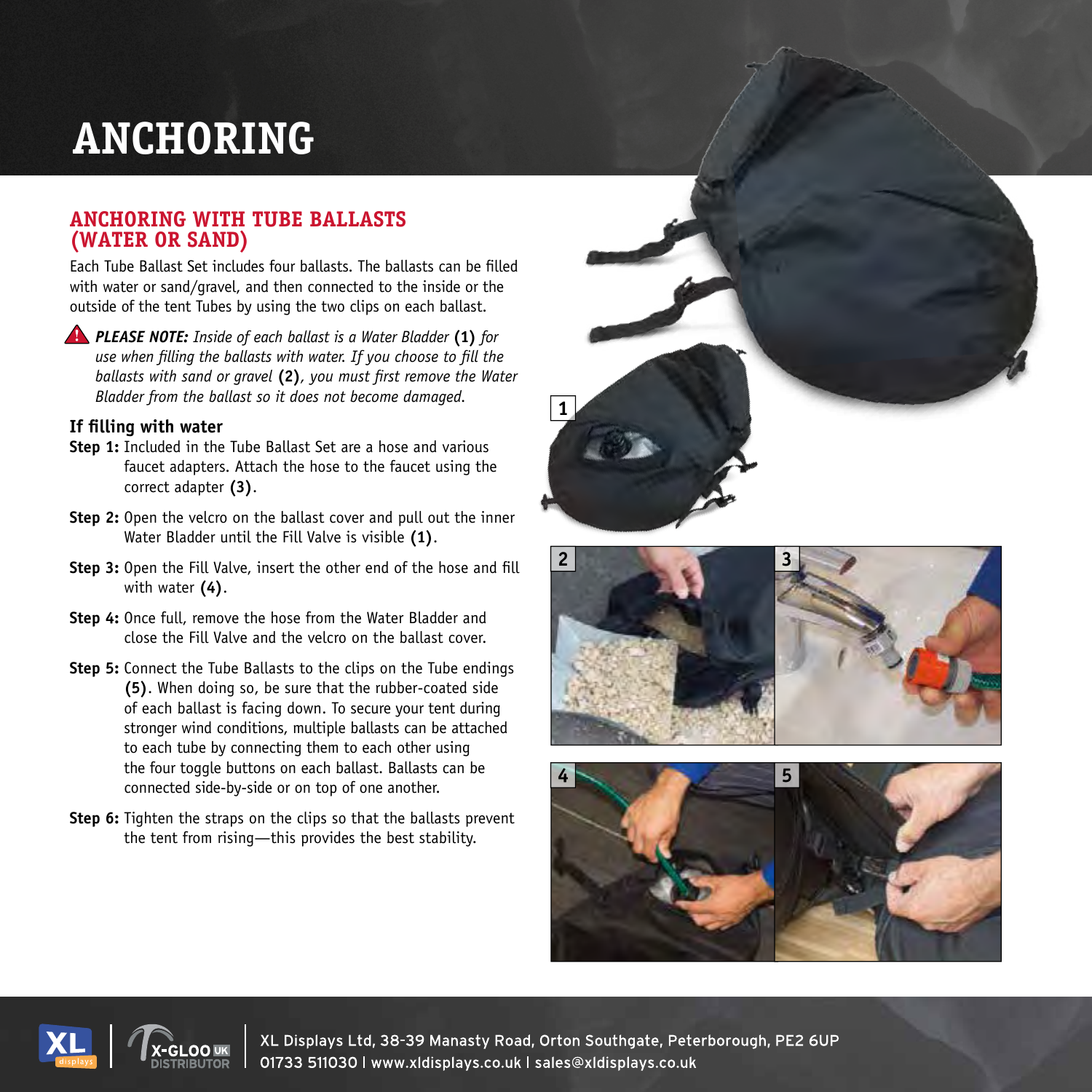## **ANCHORING WITH WATER BALLAST BARRELS**

The **Water Ballast Barrels** can be used as anchors for your X-Gloo, as seating, or as both.

- **Step 1:** Open the two valve covers on the Ballast Barrel. Make sure that the check valve at the bottom of the barrel is closed so that no water or air can escape when filling **(1)**. Push open the check valve at the top of the barrel so that air can escape.
- **Step 2:** Connect the included hose to the valve at the base of the barrel and fill with the desired amount of water (up to 80L).To give the barrel a cleaner appearance, the remaining space can be then filled with air using one of our Electric Pumps. The hose provided with the Ballast Barrels is connected to the Pump in place of the Pump's yellow hose.
- **Step 3:** Disconnect the hose from the barrel and make sure that both valves are tightly closed.
- **Step 4:** With the help of an assistant, carry the Ballast Barrel to your tent location by lifting it by the handles. Or, if you are on your own, tip the barrel onto its edge and roll it.

#### **Connecting to your X-Gloo**

Ballast Barrels are connected to the X-Gloo by use of an included shackel. When connecting one or two Ballast Barrels to each Tube, use the shackle to attach the eyelet at the base of each Ballast Barrel directly to the large gromet at the base of the Tube **(2)**.

When using three Ballast Barrels on each Tube, the No-Rub Mat should be used. Connect the center eyelet on the No-Rub Mat to the Tube grommet. Then set the three barrels on the mat and connect each barrel to one of the three eyelets on the mat.

#### **Digitally-Printed Cover (3)**

The Ballast Barrels can be uniquely branded through the use of the Digitally-Printed Cover. Simply slip the cover over the barrel and close the zipper.

#### **To Empty**

To empty the Ballast Barrel, simply unscrew the lower valve cover and push open the check valve.

For more information, visit: **www.x-gloo.com/en/experience/videos/ www.xldisplays.co.uk**









XL Displays Ltd, 38-39 Manasty Road, Orton Southgate, Peterborough, PE2 6UP<br>01733 511030 | www.xldisplays.co.uk | sales@xldisplays.co.uk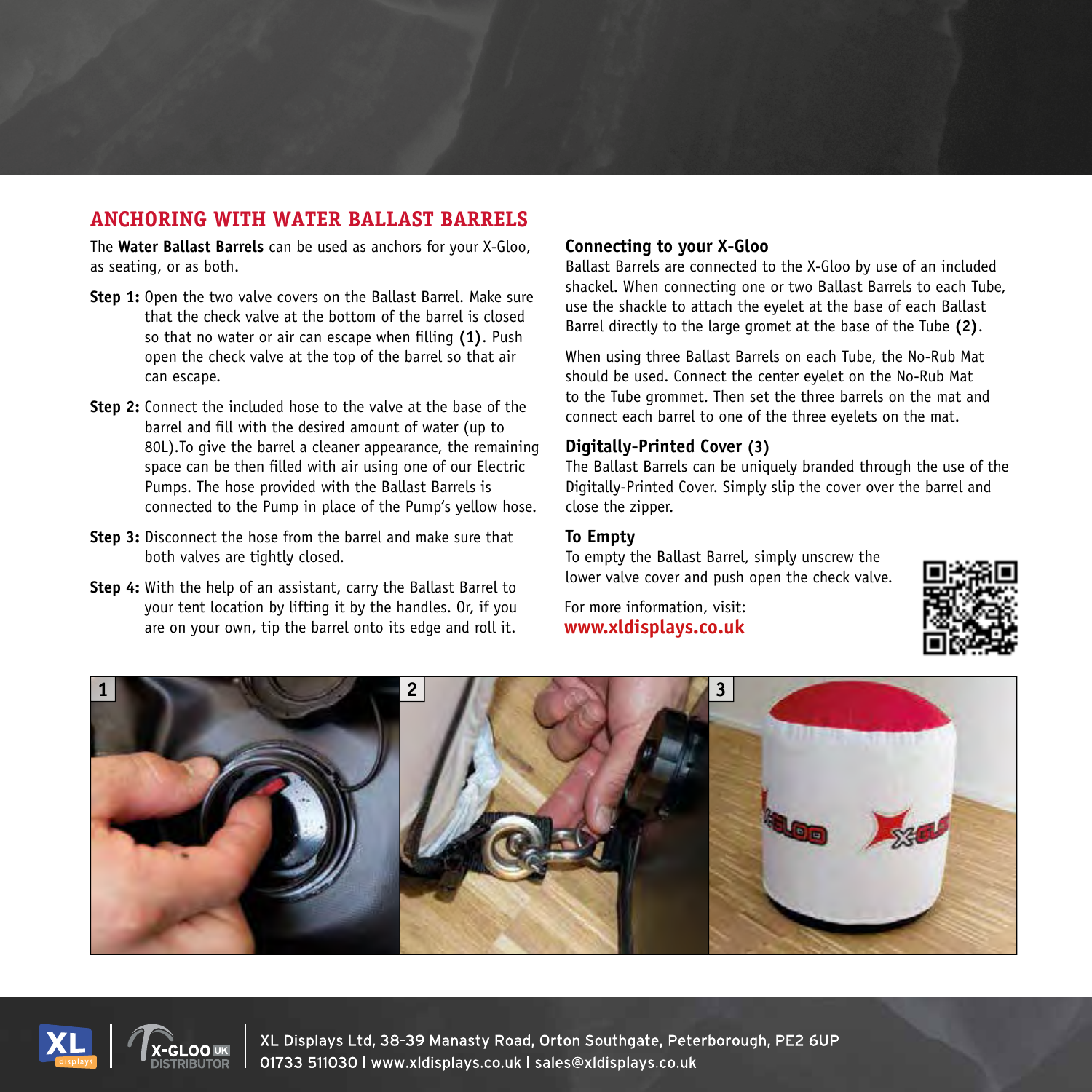# **ANCHORING**

## **ANCHORING WITH THE ANCHORING SET**

The **Anchoring Set** consists of: Anchoring Lines (Anchoring Webbing for the 8x8 X-Gloo), Line Tensioner, Tent Peg Puller for removing tent pegs stuck in hard or frozen ground (8x8 X-Gloo only), and assorted

| ANCHORING SET 1: FOR 4X4 X-GLOO <sup>2</sup> TENTS |                 |                                       |  |  |
|----------------------------------------------------|-----------------|---------------------------------------|--|--|
| <b>TENT PEG</b>                                    | <b>QUANTITY</b> | <b>USE</b>                            |  |  |
| 300 mm Long                                        | 24 pcs.         | inner Tubes + Anchoring Lines + Walls |  |  |
| 500 mm Long                                        | 4 pcs.          | outer Tube                            |  |  |

| ANCHORING SET 2: FOR 5X5 AND 6X6 X-GLOO <sup>2</sup> TENTS |                 |                                            |  |  |
|------------------------------------------------------------|-----------------|--------------------------------------------|--|--|
| <b>TENT PEG</b>                                            | <b>QUANTITY</b> | <b>USE</b>                                 |  |  |
| 300 mm Long                                                | 20 pcs.         | Walls + inner Tube or Anchoring Lines      |  |  |
| 500 mm Long                                                | 8 pcs.          | outer Tube + inner Tube or Anchoring Lines |  |  |

| ANCHORING SET 3: FOR 8X8 X-GLOO <sup>2</sup> TENTS |                 |                                |  |  |
|----------------------------------------------------|-----------------|--------------------------------|--|--|
| <b>TENT PEG</b>                                    | <b>QUANTITY</b> | <b>USE</b>                     |  |  |
| 300 mm Long                                        | 16 pcs.         | Walls                          |  |  |
| 500 mm Long; 14 mm Ø                               | 4 pcs.          | Anchoring Webbing or Walls     |  |  |
| 500 mm Long; 19 mm Ø                               | 8 pcs.          | inner Tube + Anchoring Webbing |  |  |
| 800 mm Long                                        | 4 pcs.          | outer Tube                     |  |  |

### **Using the Shoulder Loops**

- **Step 1:** Push the loop end of one Anchoring Line/Webbing through one of the Shoulder Loops on the tent **(1)**.
- **Step 2:** Push the straight end of the Anchor Line through the loop end and pull it it through until the anchor line is tight around the Shoulder Loop of the tent **(2)**.
- **Step 3:** Using a Line Tensioner, secure the tent by connecting the Anchor Line to a tent peg positioned approximately 2 meters from the base of the Tube **(3)**. Tighten the line using the Line Tensioner.



**Step 4:** Repeat on the other three Tubes.





**12** XL Displays Ltd, 38-39 Manasty Road, Orton Southgate, Peterborough, PE2 6UP<br>-GLOO UK 01733 511030 I www.xldisplays.co.uk I sales@xldisplays.co.uk